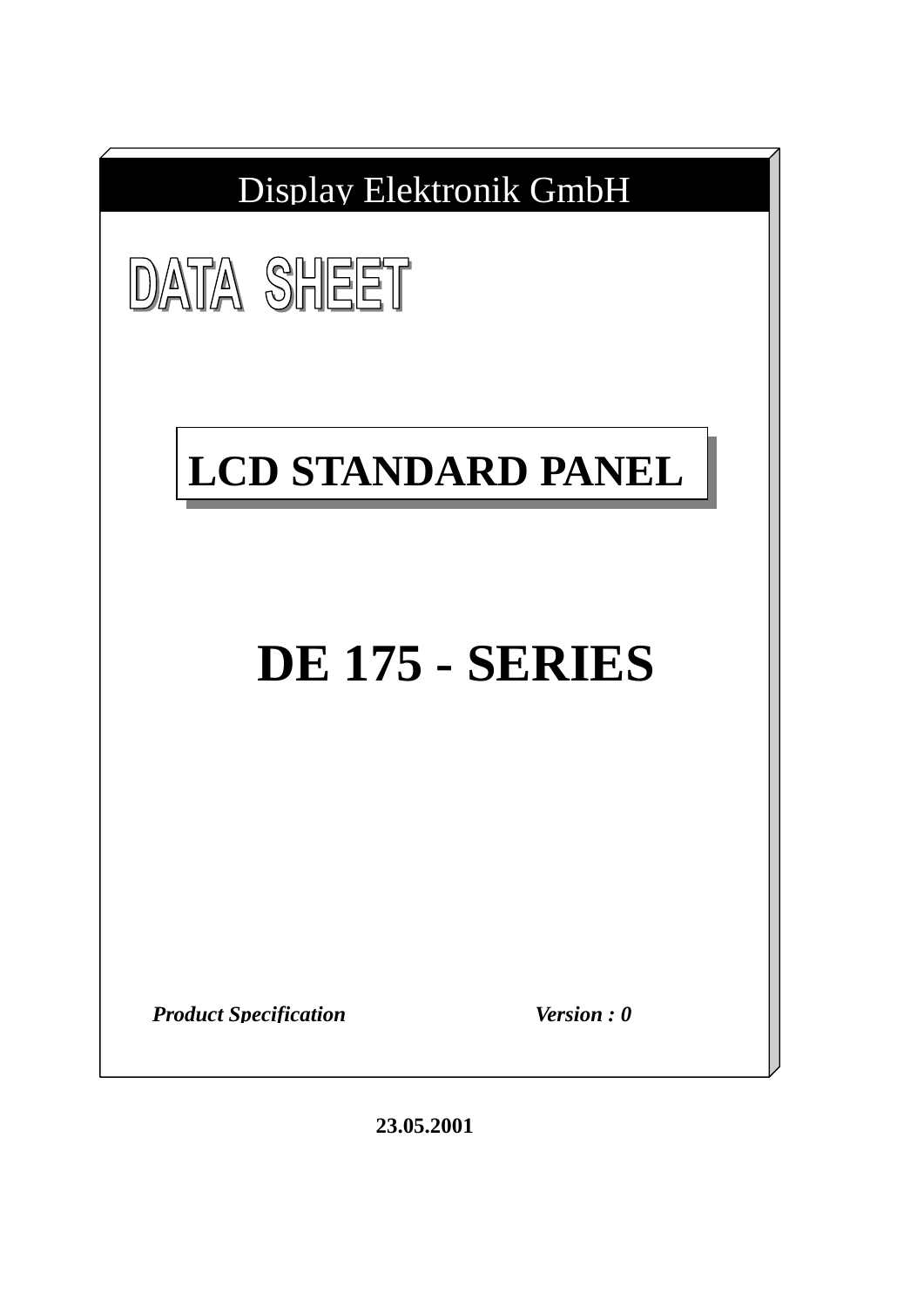# GENERAL SPECIFICATION

# MODULE NO. :

# DE 175 - SERIES

CUSTOMER P/N

| <b>VERSION NO.</b> | <b>CHANGE DESCRIPTION</b> | <b>DATE</b> |
|--------------------|---------------------------|-------------|
| $\Omega$           | ORIGINAL VERSION          | 23.05.2001  |
|                    |                           |             |
|                    |                           |             |
|                    |                           |             |
|                    |                           |             |
|                    |                           |             |
|                    |                           |             |
|                    |                           |             |
|                    |                           |             |
|                    |                           |             |
|                    |                           |             |

PREPARED BY: MHO DATE: 23.05.2001

APPROVED BY: MH DATE: 23.05.2001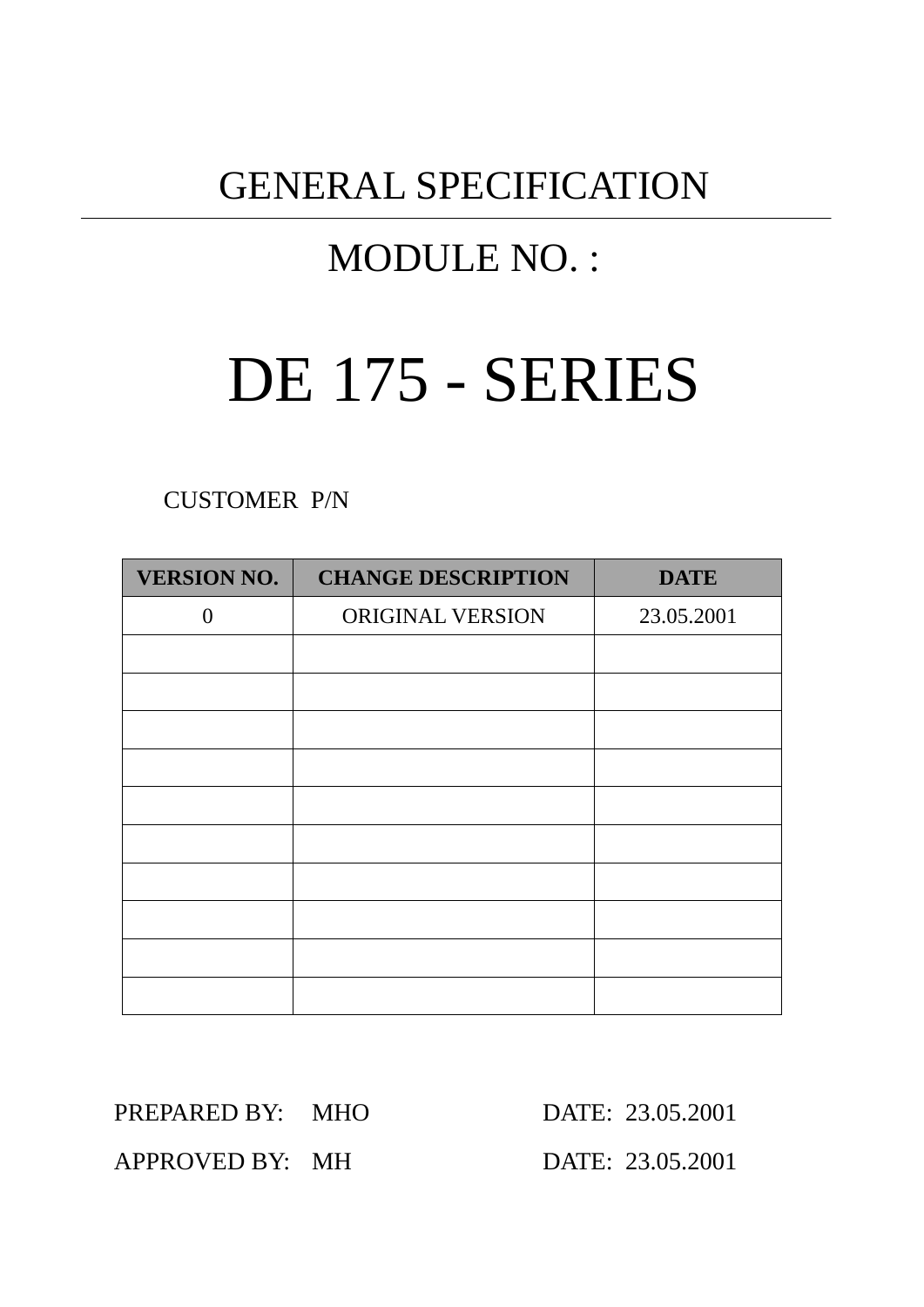# **CONTENTS**

| 10. SOLDER CONDITIONS FOR LCD WITH FIXED PINS------------------------------ 5 |  |
|-------------------------------------------------------------------------------|--|
|                                                                               |  |
|                                                                               |  |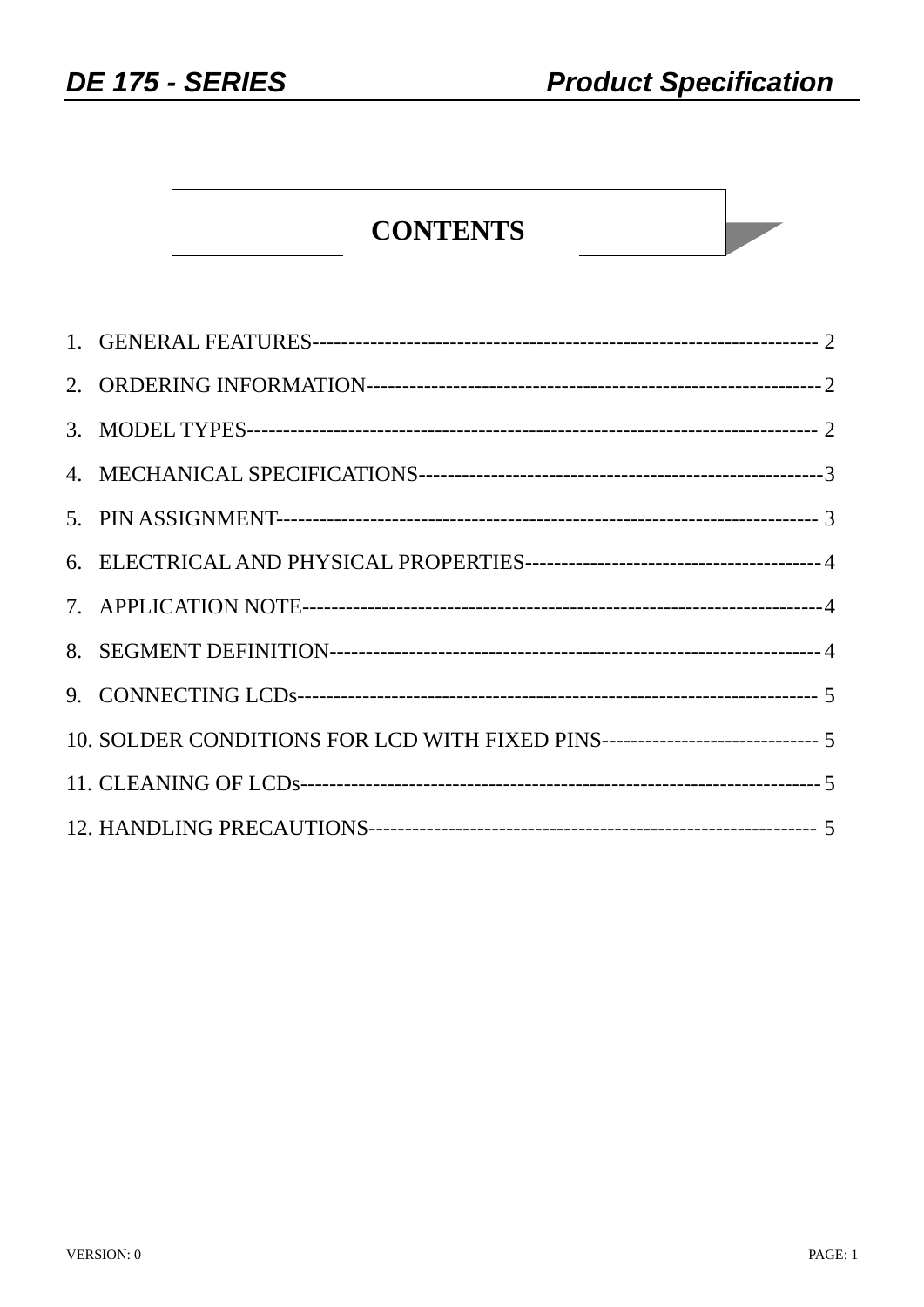### **1. GENERAL FEATURES**

**Display Elektronik GmbH** is specialized in LCD-products.

- There is a wide range of standard lcd-panels. Most of them are available from stock.
- Most of our standard panels operate within the extended temperature range  $(-20^{\circ}C \text{ to } +70^{\circ}C)$ .
- For the static types the Vlcd is ready for 3 Volt, like shown in the following table. For most of our multiplexed standard panels we offer a 3Volt and a 5Volt model.
- Most panels are available in reflective and transflective version.
- In general we offer a standard pinlength from stock. Pls ask us in case you want a different pinlength. For the LCD-panels without pins we also offer elastomeric connectors (zebras).
- For outdoor applications we offer suitable LCD-displays with extreme wide temperature range and UV-stability etc...

# **2. ORDERING INFORMATION**



### Example:

DE-113-RS-10/7.5 LCD 31/2 digits Digit height 12.7 mm Reflective Standard polarizer Standard temperature Fixed pins Pinlength 7.5 mm

# **3. MODEL TYPES**

Our actual model types are:

| <b>MODEL</b>     | <b>POLARIZER</b> | <b>POLARIZER</b> | <b>OPERATING</b>              | <b>PIN</b> | <b>VIEWING</b>    | <b>OPERATING   VOLTAGE  </b> |               |
|------------------|------------------|------------------|-------------------------------|------------|-------------------|------------------------------|---------------|
| <b>NAME</b>      | <b>MODE</b>      | <b>TYPE</b>      | <b>TEMPERATURE LENGTH</b>     |            | <b>DIRECTION</b>  | <b>VOLTAGE</b>               | <b>MODE</b>   |
| DE 175-MS-10/8,4 | Transmissive     | standard         | $0^{\circ}$ C $+50^{\circ}$ C | 8.4        | $6^{\circ}$ clock | 5 Volt                       | static        |
| DE 175-RS-10/8,4 | Reflective       | standard         | $0^{\circ}$ C $+50^{\circ}$ C | 8,4        | $6^{\circ}$ clock | 5 Volt                       | static        |
| DE 175-TS-10/8,4 | Transflective    | Standard         | $0^{\circ}$ C $+50^{\circ}$ C | 8.4        | $6^{\circ}$ clock | 5 Volt                       | <b>Static</b> |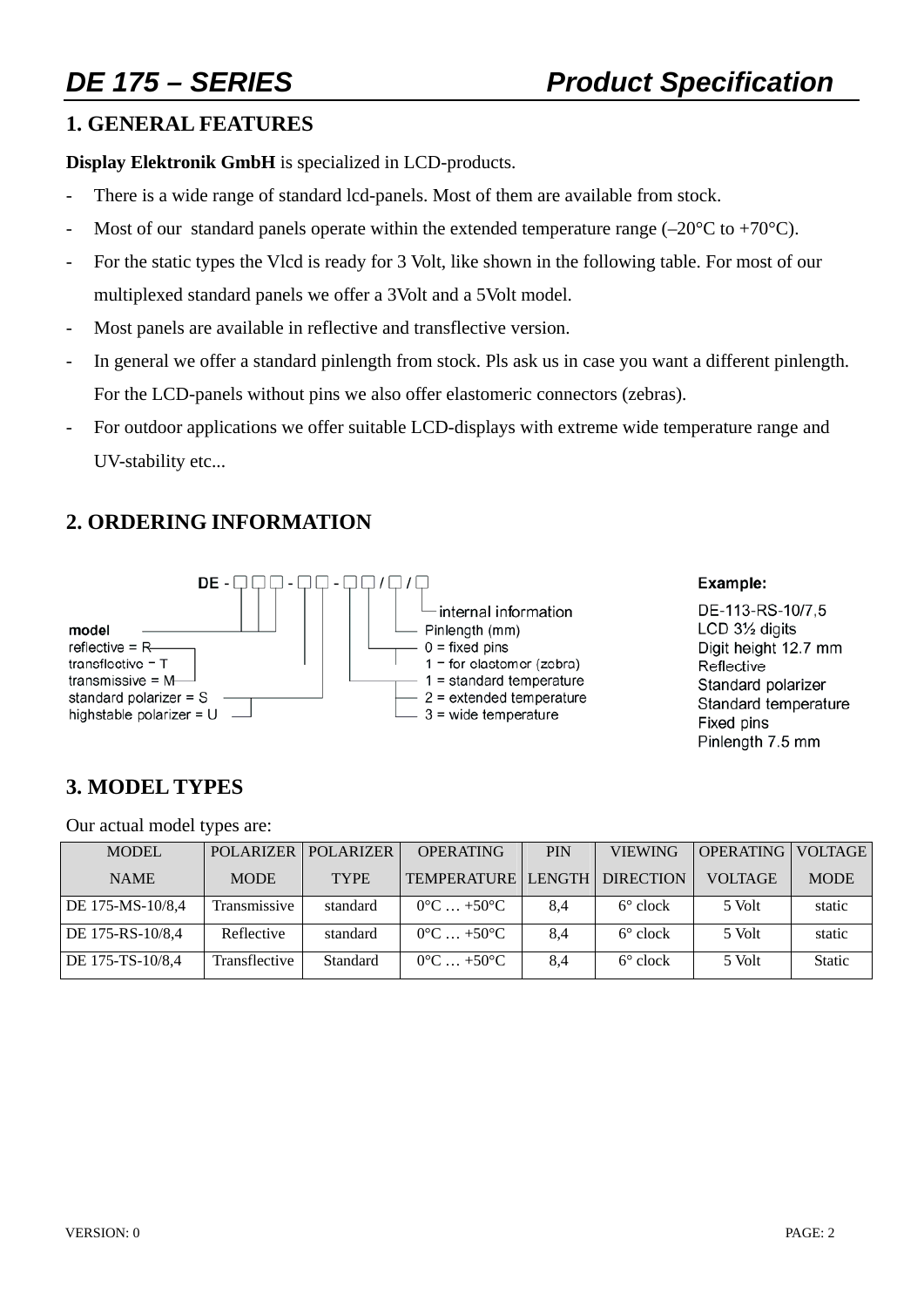# **4. MECHANICAL SPECIFICATIONS**





Driving-IC:<br>HD44100

# **5. PIN ASSIGNMENT**

| SEG.   S16   S25   S26   S35   S24   S27   S34   S18   S23   S28   S33   S32   S29   S22   S19   S31   S30   S21 |  |  |  |  |  |  |  |  |  |
|------------------------------------------------------------------------------------------------------------------|--|--|--|--|--|--|--|--|--|
| PIN# 19 20 21 22 23 24 25 26 27 28 29 30 31 32 33 34 35 36                                                       |  |  |  |  |  |  |  |  |  |
| SEG. BP S20 S11 S10 S1 S12 S9 S2 S13 S8 S3 S4 S7 S14 S17 S5 S6 S15                                               |  |  |  |  |  |  |  |  |  |
| PIN# 1 2 3 4 5 6 7 8 9 10 11 12 13 14 15 16 17 18                                                                |  |  |  |  |  |  |  |  |  |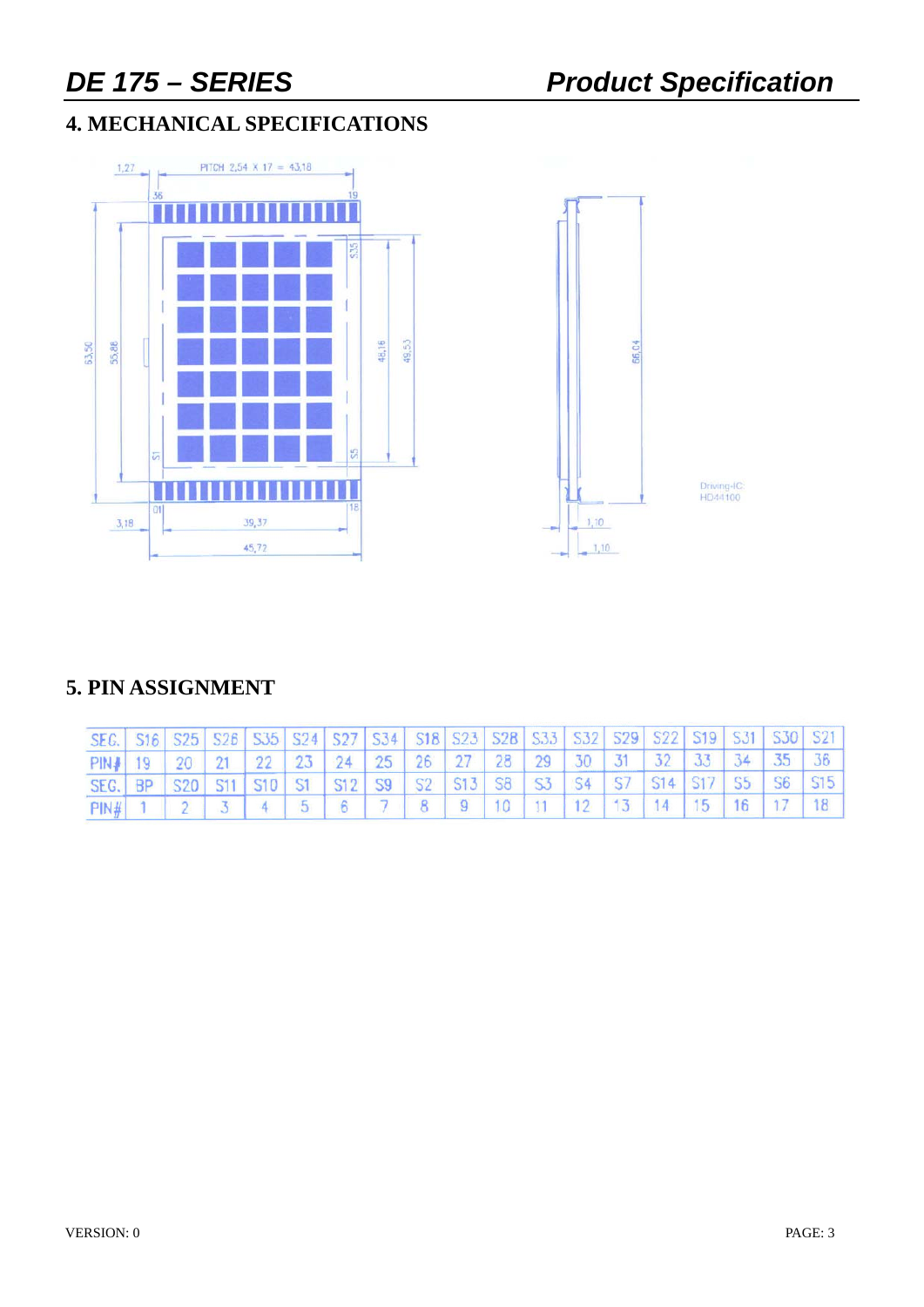# *DE 175 – SERIES Product Specification*

# **6. ELECTRICAL AND PHYSICAL PROPERTIES**

| At an ambient temperature          | Standard temperature |      |      |      | Extended temperature |      | Wide temperature |      |      |         |
|------------------------------------|----------------------|------|------|------|----------------------|------|------------------|------|------|---------|
| of $25^{\circ}$ C                  | min.                 | typ. | max. | min. | typ.                 | max. | min.             | typ. | max. | Unit    |
| Operating voltage                  |                      |      |      |      |                      |      |                  |      |      |         |
| Driving frequency                  | 30                   | 32   | 100  | 30   | 32                   | 100  | 30               | 32   | 100  | Hz      |
| Current consumption                |                      | 1.0  | 2.0  |      | 1.0                  | 2.0  |                  | 1.0  | 2.0  | uA/cm   |
| DC-voltage allowance               |                      |      | 50   |      |                      | 50   |                  |      | 50   | mV      |
| Response time $(t_{on} + t_{off})$ |                      | 440  |      |      | 440                  |      |                  |      | 450  | ms      |
| Operating temperature              | -10                  |      | 60   | -20  |                      | 70   | -40              |      | 90   | °C      |
| Storage temperature                | -20                  |      | 65   | -40  |                      | 90   | $-40$            |      | 90   | $\circ$ |
| Lifetime                           | 100 000              |      |      |      |                      |      |                  |      |      |         |

# **7. APPLICATION NOTE**



Distance of pinrow to pinrow  $=$  glass-size +2.54 mm

### **8. SEGMENT DEFINITION**

**7 SEGMENT** 



DIL-Pins

Pinlength = Distance between rear side of LCD to end of pin



Ø hole in PCB typ. 1,0 mm

### **14 SEGMENT**



**16 SEGMENT** 

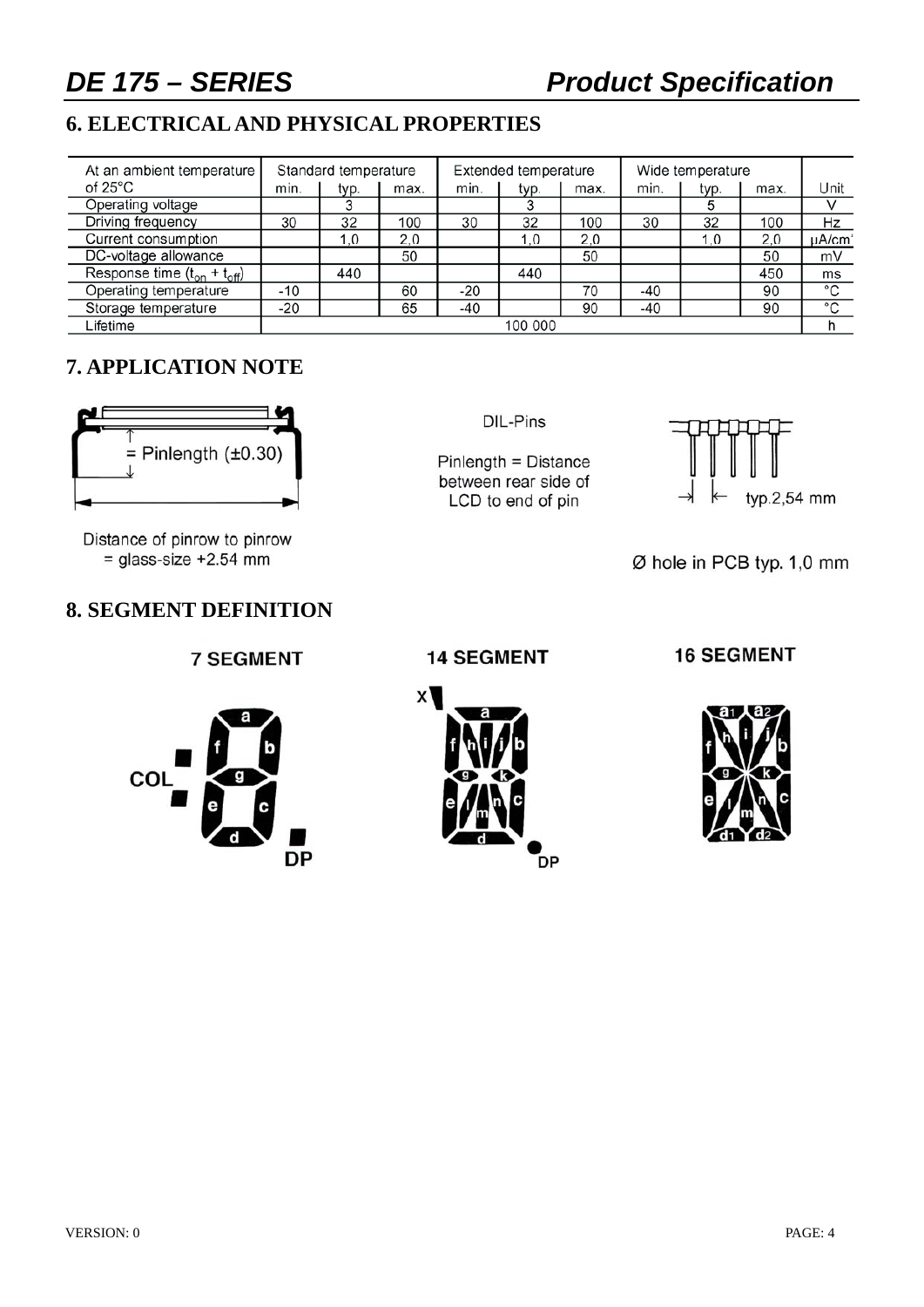

Digits to be counted from left to right.

# **9. CONNECTING LCDs**

- Fixed pins have a typical pitch of 2,54mm. (Pls refer to mechanical specification).
- LCD for elastomeric connectors (zebras) may have thighter pitches. Please regard tolerances and pitch of elastomer connector.

# **10. SOLDER CONDITIONS FOR LCD WITH FIXED PINS**

|                                 | min.   | typ.                        | max.            |
|---------------------------------|--------|-----------------------------|-----------------|
| Solder temperature              | t.b.d. | $\sim$ 235 $\rm{^{\circ}C}$ | $260^{\circ}$ C |
| Solder duration                 | t.b.d. | 2 seconds                   | 5 seconds       |
| Distance to glass substrate 4mm |        | 6 <sub>mm</sub>             | t.b.d.          |

t.b.d. – to be discussed !

# **11. CLEANING OF LCDs**

- LCDs have a protective foil on top of the front glass. This foil should be removed at the latest possible stage.
- If there is a need of cleaning, you may use freon or alcohol with a soft fabric, as front polarizers are sensitive to physical damage.
- Pls also note this protective foil on the rear side, in case you use transflective model-types.
- Do not use ultrasonic for cleaning of PCB once LCD is soldered.

# **12. HANDLING PRECAUTIONS**

- As polarizers of LCD (front and rear-side) are sensitive, they must be handled with care.
- VERSION: 0 VERSION: 0 PAGE: 5 DC Voltage or drive voltage higher than specified voltage will decrease the lifetime of the liquid crystal